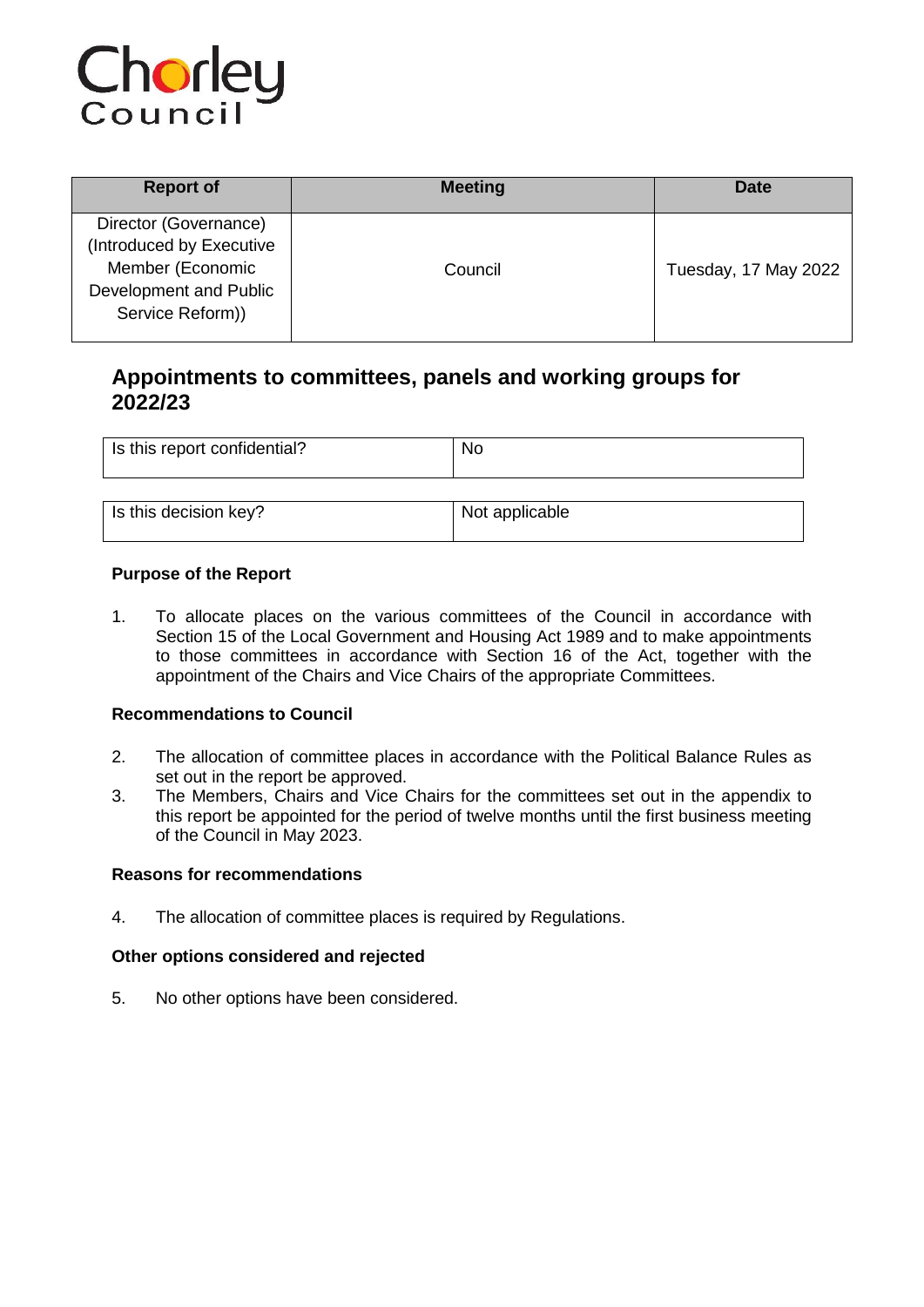# **Corporate priorities**

6. The report relates to the following corporate priorities:

| Involving residents in improving their local<br>area and equality of access for all | A strong local economy                                                                      |
|-------------------------------------------------------------------------------------|---------------------------------------------------------------------------------------------|
| Clean, safe and healthy communities                                                 | An ambitious council that does more to<br>meet the needs of residents and the local<br>area |

## **Background to the report**

7. Under the terms of Section 15 (5) of the Local Government and Housing Act 1989, where a Council is divided into different political groups in accordance with the Local Government (Committees and Political Groups) Regulations 1990 as this Council is, seats on ordinary committees have to be allocated to give effect to the following principles:

(a) all the seats on committees are not to be allocated to the same political group

(b) the majority of seats on a committee should be allocated to the group which has the majority of the Authority's membership

(c) subject to (a) and (b) above, the total number of seats on committees must be allocated in proportion to the political strength on the Council and

(d) subject to (a), (b) and (c) above, the number of seats on each committee must be allocated in proportion to the political strength on the Council.

## **Political composition**

8. The current political composition of the Council is:

| <b>Party</b> | <b>Number of Members</b> |
|--------------|--------------------------|
| Labour       | າາ<br>ےت                 |
| Conservative | 10                       |
|              |                          |
| Total        | 42                       |

### **Allocation of seats**

9. In order to comply with Section 15 (5) of the Local Government and Housing Act 1989 and the Local Government (Committees and Political Groups) Regulations 1990, the allocation of seats on committees is set out below:

| <b>Committee</b>                                | No of places | Labour | <b>Conservative</b> |
|-------------------------------------------------|--------------|--------|---------------------|
| Overview and<br><b>Scrutiny Committee</b>       | 14           |        |                     |
| <b>Planning Committee</b>                       | 13           | 10     | З                   |
| Licensing and Public<br><b>Safety Committee</b> | 15           |        |                     |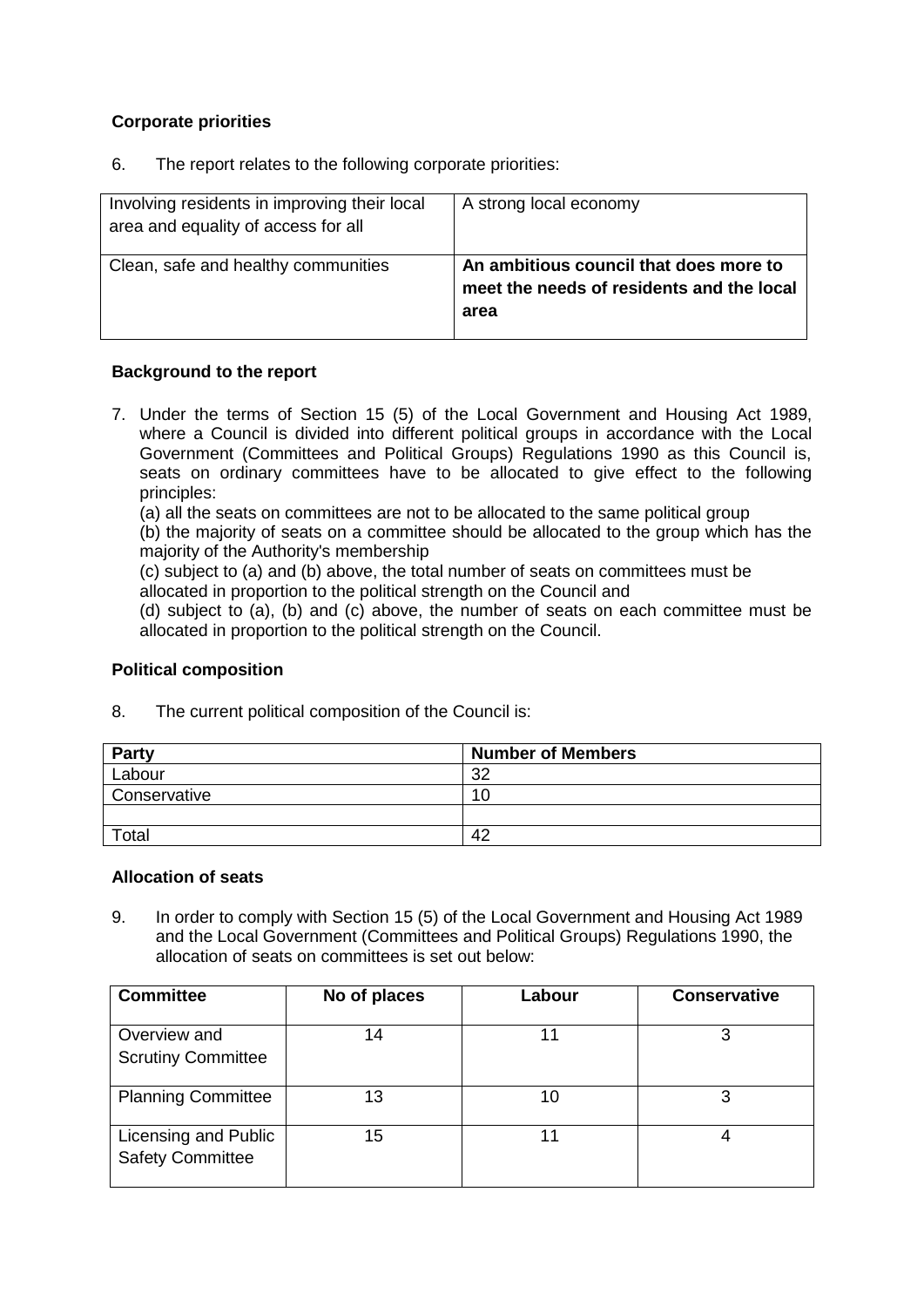| <b>General Purposes</b><br>Committee           | 17 | 13 |   |
|------------------------------------------------|----|----|---|
| Governance<br>Committee                        | 8  | 6  | 2 |
| <b>Shared Services</b><br>Joint Committee      | 5  | 4  |   |
| <b>Appointments Panel</b>                      | 6  | 5  |   |
| <b>Human Resources</b><br><b>Appeals Panel</b> | 9  | 7  | 2 |

## **Appointment of members to Committees**

10. The appointment of members in line with the wishes of the political groups are shown in the appendix to this report.

#### **Climate change and air quality**

11. The work noted in this report does not impact the climate change and sustainability targets of the Councils Green Agenda and all environmental considerations are in place.

#### **Equality and diversity**

12. Members must be aware of their responsibilities under the Equality Act implications in their role and will receive training for this.

### **Risk**

- 13. The proposals set out in the report will ensure that appointments are made to the various Committees in accordance with the Local Government and Housing Act 1989.
- 14. Failure to meet the legislative requirements would leave the Council's decisions open to challenge.

#### **Comments of the Statutory Finance Officer**

15. No comment.

#### **Comments of the Monitoring Officer**

16. The report is in accordance with the relevant legislation.

There are no background papers to this report.

#### **Appendices**

Appendix A

| <b>Report Author:</b> | Email: | Telephone: | Date: |
|-----------------------|--------|------------|-------|
|                       |        |            |       |